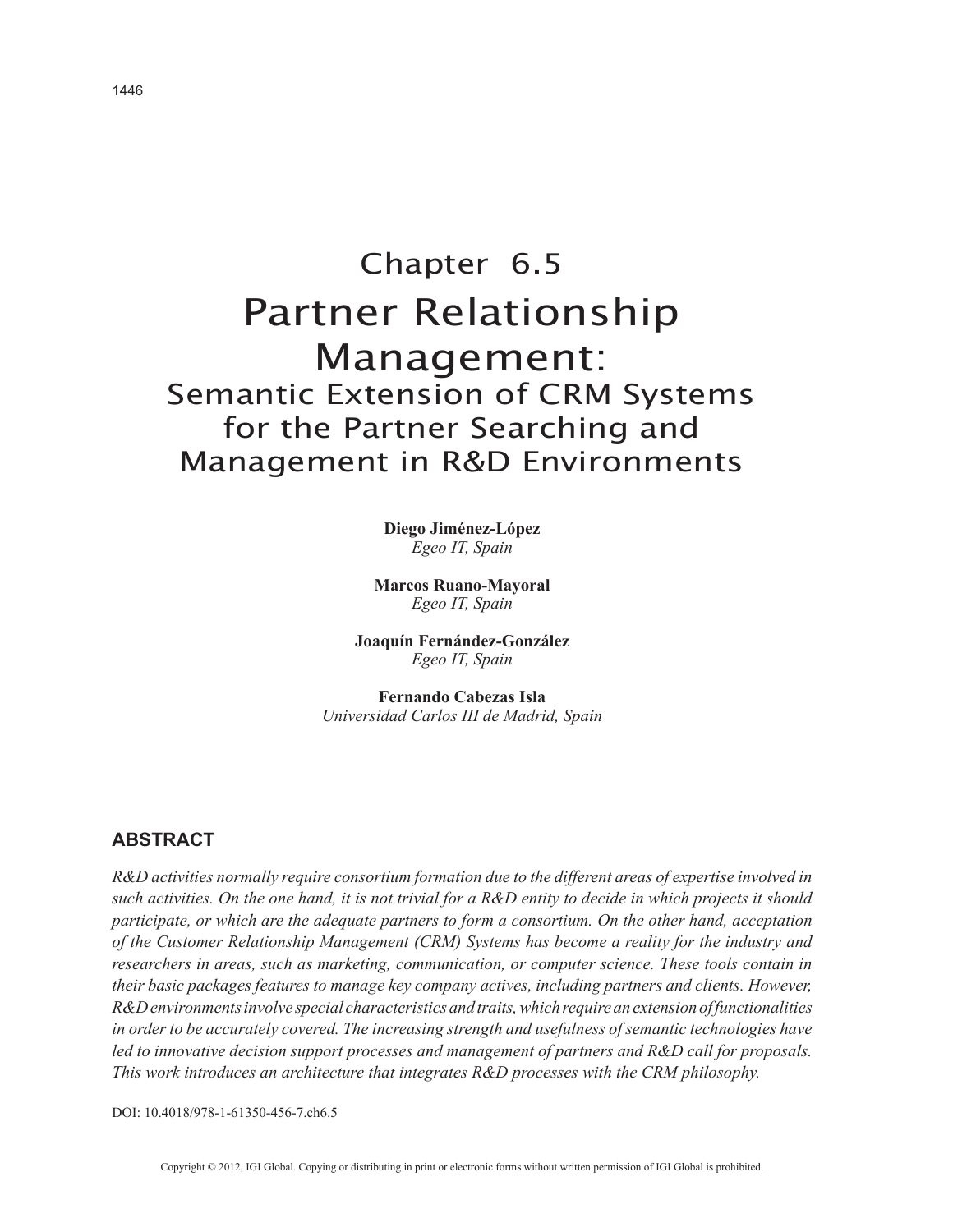# **INTRODUCTION**

It is common knowledge that Research and Development (R&D) investment is one of the long term solutions to assure a nation economic future. This theory is confirmed by several authors, including Lee (2009) or Sahaym, Steensma & Barden (2010). Despite of this, the least prepared companies to compete in an economic turbulence environment are SME, as they are less prepared to assume budgets of high risk projects (Corchuelo & Martínez-Ros, 2009). Although there are many government incentives in Europe to engage R&D investments in the SMEs (Cox & Gagliardi, 2009), the reality is that large organizations often get most of the public funding addressed to private R&D due to their advantageous starting point, both to form the right consortium for the right project, and acknowledge the project suitability for each call. Top companies have a vast business contacts network available which is part of the company added value and fruit of many years and past collaborations. This experience from past projects leads them to know exactly what kind of project is adequate for each call.

A SME has often little chances to get neither this profitable contacts networks to identify suitable partners, nor the experience to find the right call for a R&D initiative. Furthermore, they usually lack enough resources to commercialize their innovative products (Lee, Park, Yoon & Park, 2010). This is especially true in SMEs first R&D projects, when there is a remarkable dependence of intermediaries.

Howels (2006) defined an intermediary as an entity assuming the role of an agent or broker in an innovation process between some parties. Intermediaries responsibilities include tasks such as provide information about potential partners; brokering a transaction between partners, act as mediator between consortium members and counsel about funding.

Wright, Clarysse, Lockett & Knockaert, (2008) divides innovation intermediaries in two types: internal intermediaries and external intermediaries. The first ones are entities like the Technology Transfer Offices (OTT) that guide researches in institutions like universities and perform an intermediary role between these research institutions and the industry. The second kind of intermediaries (external) groups entities with the required expertise to guide the first steps of a company in R&D processes. One example of these intermediaries is Collective Research Centres (CRC).

Despite the benefits obtained from intermediaries by the Industry (especially by SMEs), the growth in number and nature of these professionals (Howels, 2006) and the heterogeneity of partnership cases (Hagedoorn, Link & Vonortas, 2000) and research domains may create confusion for new clients in these scenarios. At times, consulted intermediaries will not always be able to offer them proper advices regarding potential consortium members or proper projects to present in the appropriate call for proposals.

It is easy to perceive R&D initiatives of an innovative company or innovation intermediary as a project portfolio, where managers have to prioritize those initiatives considered appropriate in each situation, analyzing factors such as risks involved, or the return of investment. Since the 1970s, business portfolios and portfolio management have been portrayed as a powerful and pervasive tool (Roussel, Saad, &Erickson, 1991). There are many project portfolio management models that propose the use of success factors to evaluate and approach strategic selection processes, such as those proposed by Zhao (2007), Wang & Hwang (2007) or Meskendahl (2010). It would be interesting to address management issues from innovative companies from a project portfolio management (PPM) perspective, as it would lead intermediaries and companies to a more efficient and profitable R&D initiatives management.

The aforementioned heterogeneity of partnerships and domains could represent a challenge for intermediaries, especially SMEs, when counsel